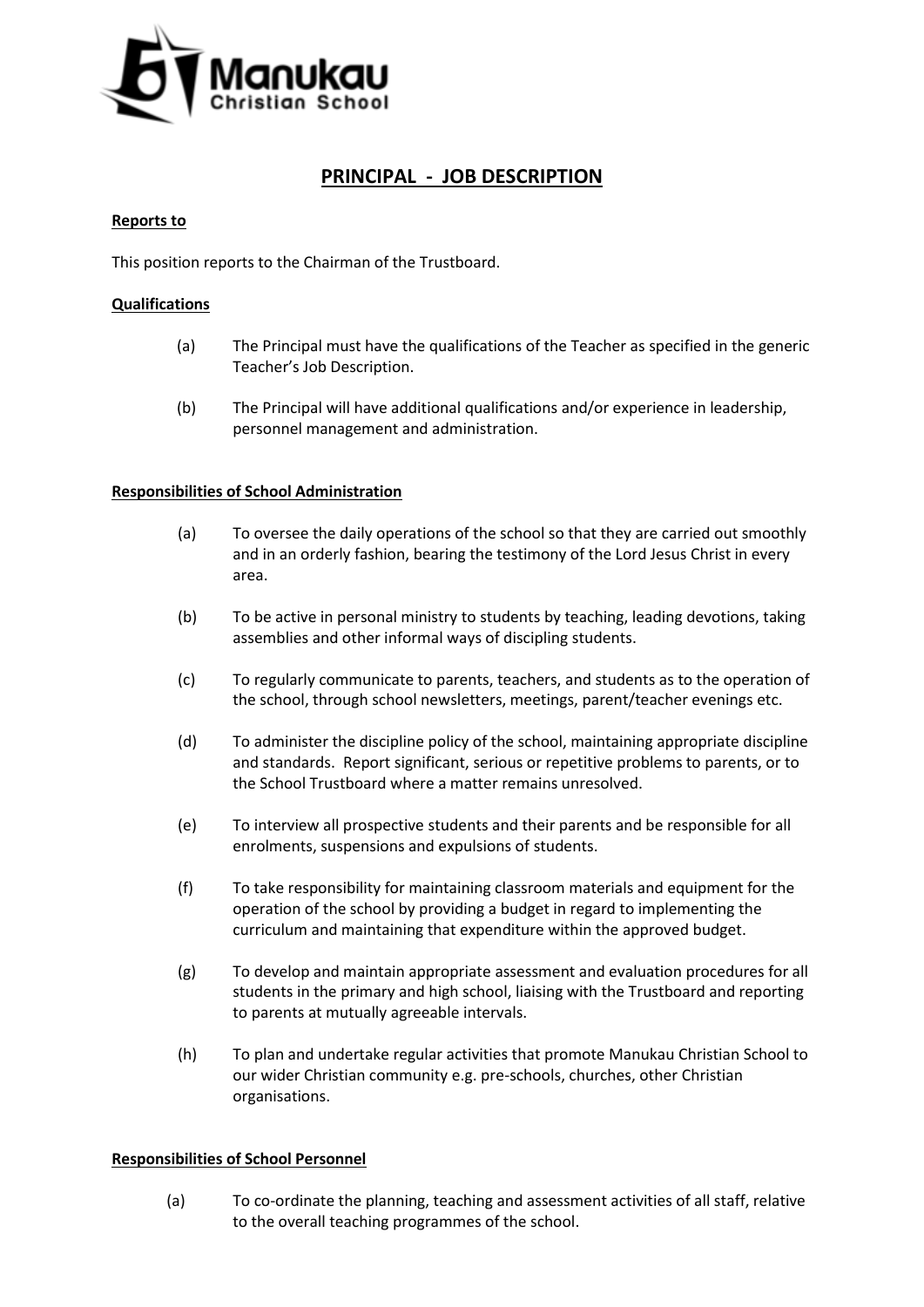- (b) To encourage and support the staff, showing by example how to implement the school curriculum. This will involve personal discipleship of the staff and the carrying out of regular individual appraisals with all staff members.
- (c) To be in close contact with all students, both in a teaching ministry and in observation of their growth spiritually and educationally.
- (d) To keep the vision and purpose of godly instruction as it relates to the home before the parents, so that they learn to take their rightful place before God in nurturing their children.
- (e) To organise relief staff when permanent teaching staff are sick or on training courses.
- (f) To implement and maintain a relevant professional development programme for all staff.

## **Responsibilities to the School Trustboard**

- (a) To keep up regular communication with the School Trustboard so that there is an open and honest understanding of school operations. This is essential for the proper working together in the administration of the school, and helps bring accountability, harmony and a proper evaluation of the overall teaching ministry.
- (b) To attend and/or report at meetings of the School Trustboard which are held quarterly, and participate in the discussions and decisions of the School Trustboard. This process is usually one of consensus by all those involved in the leadership of the school ministry.
- (c) To be responsible for the overall implementation of the Cambridge Assessment International Examination (CAIE) Primary and Secondary curriculum and the regular monitoring of the school-wide teaching programme.
- (d) To research and advise the School Trustboard on the availability and suitability of resources required to support the teaching programmes of the school.
- (e) To liaise with the School Trustboard on the management of the school with respect to central or local government such as the Ministry of Education, Education Review Office, City Council etc. The School Trustboard is ultimately responsible for matters of policy and administration.
- (f) To recommend the appointments of suitable staff as and when required. The School Trustboard is ultimately responsible for the employment of all staff, whether remunerated or not, including any negotiations concerning employment contracts or conditions.
- (g) To take overall responsibility for developing the syllabus and schemes of work relating to the school curriculum, along with other teachers. To advise the School Trustboard on developments in curriculum, in NZ education generally, that are relevant to the school.
- (h) To involve the School Trustboard at staff meetings if required, for specific issues, or in the observation and evaluation of the teachers and the school programme.
- (i) To perform such other duties as required by the School Trustboard for the successful operation of the school.